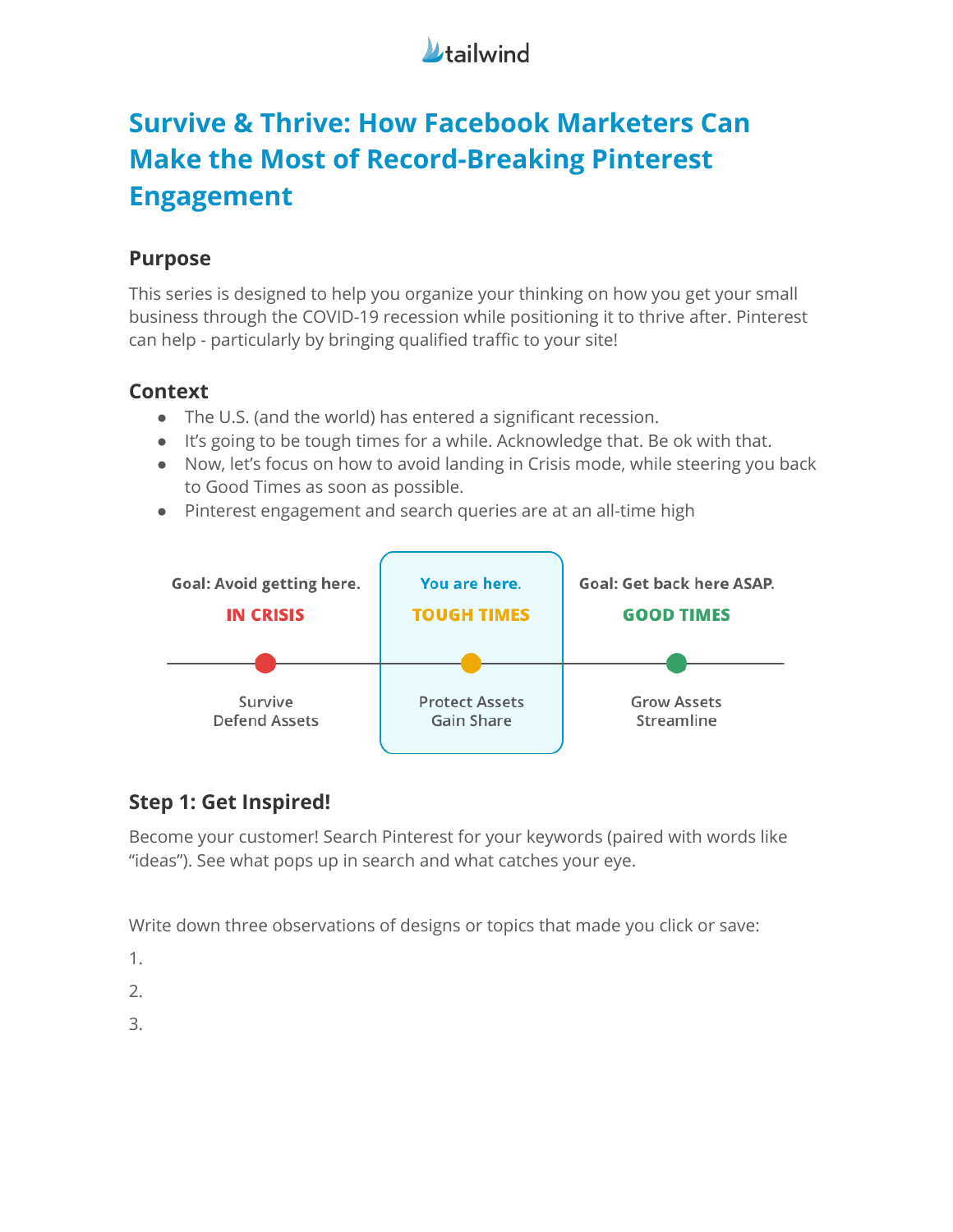

### **Step 2: Check out the Competition**

Visit your competitor's sites and see if they have a Pinterest link (or search for them on Pinterest). S Are they doing anything interesting that you could learn from? Try to find ideas on possible keywords, Board titles, and designs you could adapt for yourself.

Not on Pinterest? That doesn't mean you shouldn't be either - it might just mean you have early-adopter advantage in this niche!!

What I learned from my competitors on Pinterest:

- 1.
- 2.
- 
- 3.
- 4.
- 5.

Go to pinterest.com/source/theirwebsite.com. Write down what people are Pinning from their sites:

- 1.
- 
- 2.
- 3.
- 4.
- 5.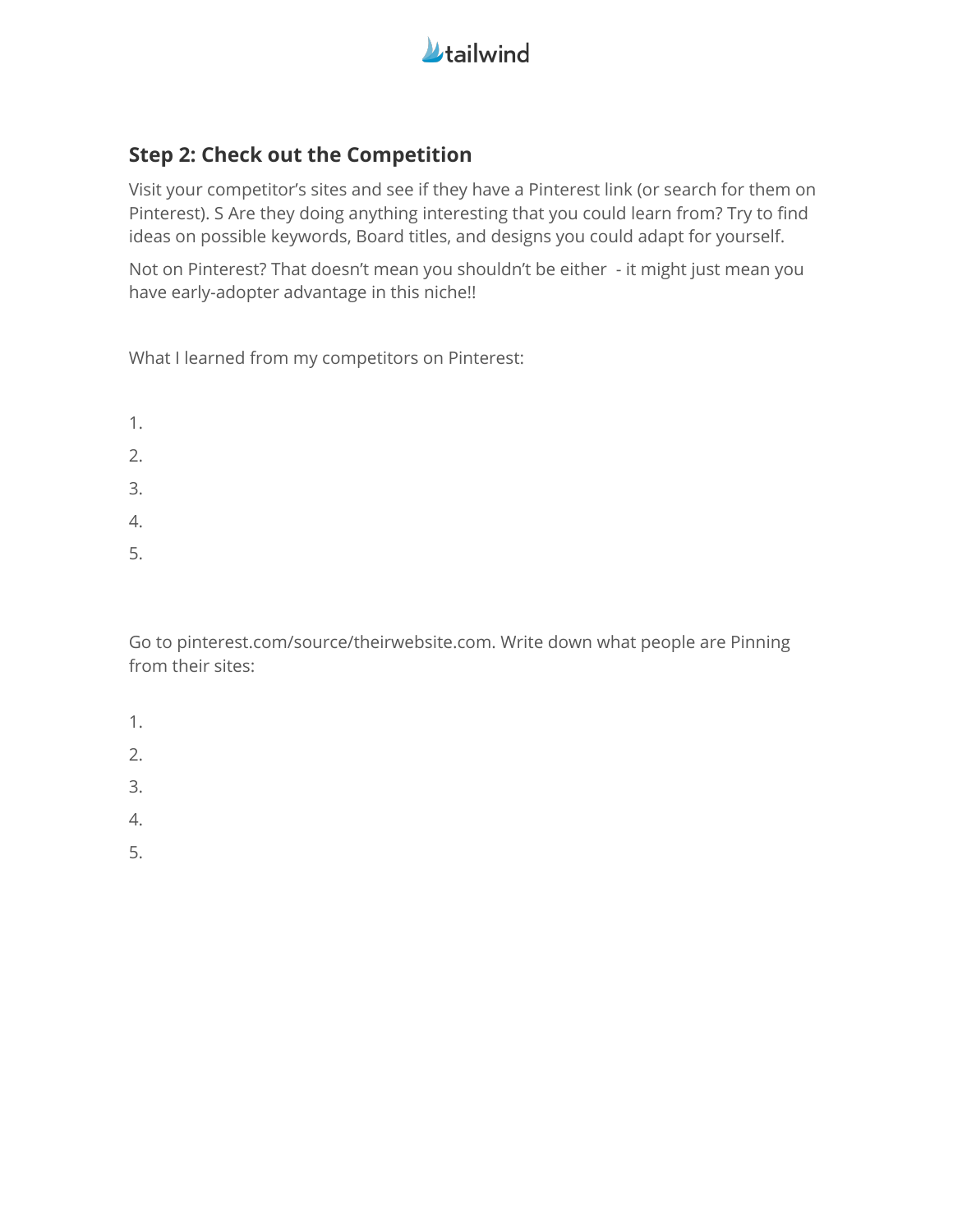

### **Step 3: Learn from the Trends**

Go to pinterest.trends.com and start entering one of your main key words. Look for an upward trend at the end. People are coming to Pinterest looking for inspiration more than ever before. And while some industries are facing incredible challenges, even they can find bright spots to lean into!

For example, travel outfits may have taken a hit recently, but content about travel aesthetic and photography is having a moment!

Also look at the "Today" tab on mobile for ideas about what topics are trending now as well as [Pinterest's](https://www.pinterest.com/pinterest/stay-safe-stay-inspired/) "Stay Safe. Stay Inspired." Board.

| စွာ |                    |                                                                 |
|-----|--------------------|-----------------------------------------------------------------|
|     |                    | <b>Pinterest Trends</b><br>Discover what people are looking for |
|     | Q travel           | $\circ$                                                         |
|     | travel             |                                                                 |
|     | travel outfit      |                                                                 |
|     | travel quotes      |                                                                 |
|     | travel aesthetic   |                                                                 |
|     | travel tattoo      |                                                                 |
|     | travel photography |                                                                 |
|     | traveling          |                                                                 |

**Where are the bright spots for your content? Write down three or more topics that are hot right now.**

1.

 $\overline{\phantom{0}}$ 

- 2.
- 3.
- 4.
- 5.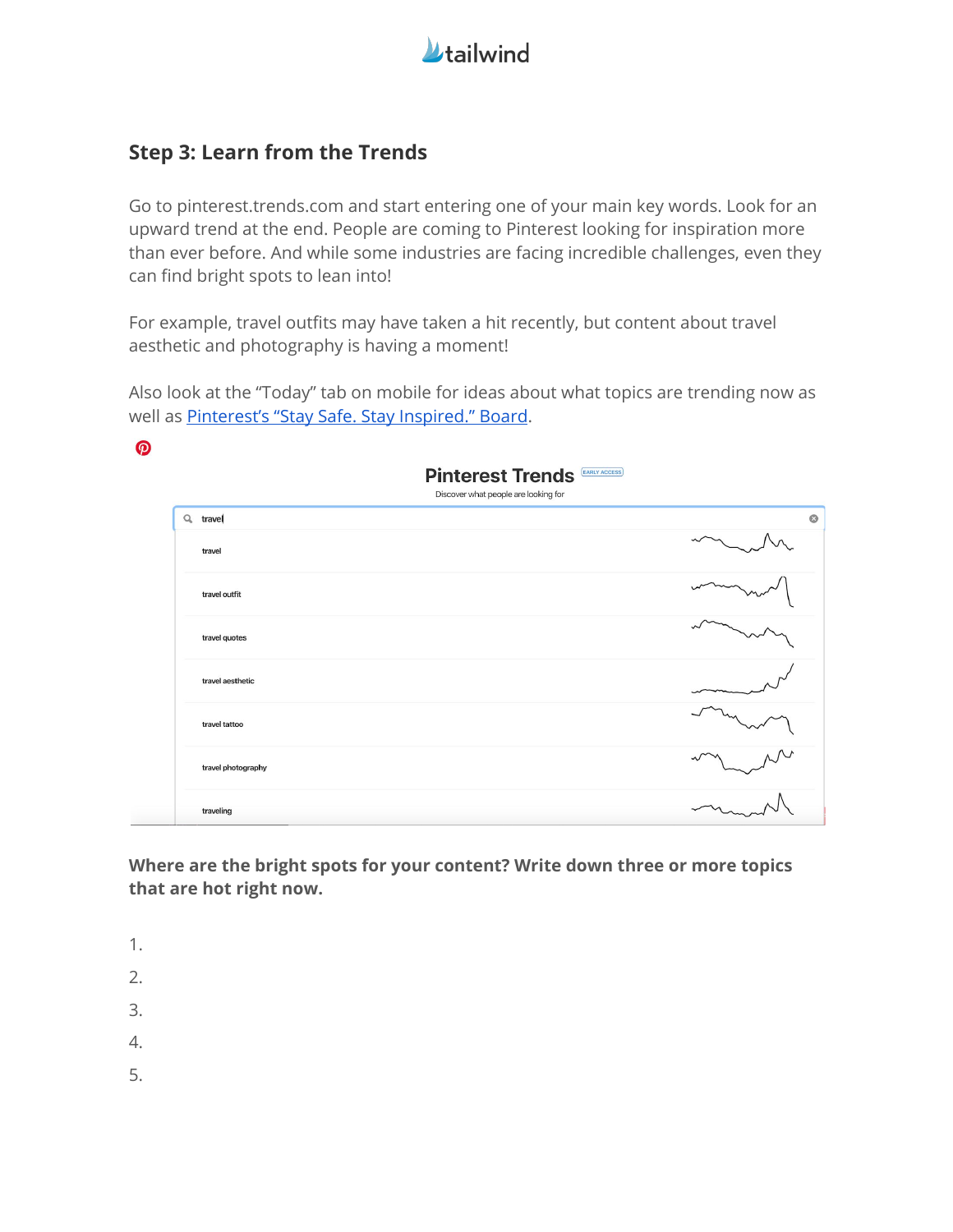

## **Step 4: Create some Pins and Get Pinning!**

Now that you now what to look for, start with five of your most inspiring (Pinteresty!) blog posts or unique product listings and create a plan for optimized Pinning.

Create a few Pins for each piece using our free [templates](https://learn.tailwindapp.com/pinterest-toolkit-v2/?utm_source=facebook&utm_medium=live&utm_campaign=survive-and-thrive&utm_content=episode-2-download). Then get your free [Tailwind](https://www.pinterest.com/oauth/?consumer_id=1436524&redirect_uri=https%3A%2F%2Fapi.tailwindapp.com%2Foauth%2Fpinterest%2Fresponse&response_type=code&state=eyJpdiI6IkdIdU94aVpkR1R6Y1JzYk13MmVYTUE9PSIsInZhbHVlIjoiT2hDYU40YkM2aXhLQmQrQVJyMjdMSjIwbzE1c3BYT0RyUFExbTVOcXAwRE9yV0dsMmhDQ2xqVVNFM25taVpDWUN4Rm9Tc21vTDdvck1tSkdrZm9TZGUyczJaQnN2VERZMXc4MHpKcXhwbERaWmFNOUs1RWI1QkhcLzk2MDZVTDY4eVBGXC90cmZ4YnRFTzQwRGdtZjZMS0xBcW9wclJTN1wvMmxNcE9rMGM3K2tZNUNcLzgwS2tCRE1DMWlsT25UREFuVG9QTUI5Vm1KTXpNblhFNFdpb2lCS3JPMlNNaFA0UTBiYjJsUjJYdkN1b28xdEx3Q2xPeVwvUnl5WmZtanJBTzcwRlk1NzlQV1pIN2lnVXNDMDZCUTNIUzh5TGEwaTJXeWNGQ1VDQkRcL0Q1dDNFWXZyOUczTUtpb09DWDRlQkw4eU5MSmlPT0w4ZVJGTG11XC9MQzZ1WjVZUEN0T0xnU1BaUDhcLzhRUnI4OXJMbExtWEhEdnNZcitwQW9vY1g2dWFuQmVWS21ZQUhEQ3AwOWczNFF2MEFoS3p3PT0iLCJtYWMiOiIwMWI4NmZhZTQxMzlhOTI4Njc3ZDY5NDQyNDMwM2M3MTliYzYyY2RkMTZlMGUyYTUxZjc3MTM1ZDQ4NWQ3ZDdjIn0%3D) [trial](https://www.pinterest.com/oauth/?consumer_id=1436524&redirect_uri=https%3A%2F%2Fapi.tailwindapp.com%2Foauth%2Fpinterest%2Fresponse&response_type=code&state=eyJpdiI6IkdIdU94aVpkR1R6Y1JzYk13MmVYTUE9PSIsInZhbHVlIjoiT2hDYU40YkM2aXhLQmQrQVJyMjdMSjIwbzE1c3BYT0RyUFExbTVOcXAwRE9yV0dsMmhDQ2xqVVNFM25taVpDWUN4Rm9Tc21vTDdvck1tSkdrZm9TZGUyczJaQnN2VERZMXc4MHpKcXhwbERaWmFNOUs1RWI1QkhcLzk2MDZVTDY4eVBGXC90cmZ4YnRFTzQwRGdtZjZMS0xBcW9wclJTN1wvMmxNcE9rMGM3K2tZNUNcLzgwS2tCRE1DMWlsT25UREFuVG9QTUI5Vm1KTXpNblhFNFdpb2lCS3JPMlNNaFA0UTBiYjJsUjJYdkN1b28xdEx3Q2xPeVwvUnl5WmZtanJBTzcwRlk1NzlQV1pIN2lnVXNDMDZCUTNIUzh5TGEwaTJXeWNGQ1VDQkRcL0Q1dDNFWXZyOUczTUtpb09DWDRlQkw4eU5MSmlPT0w4ZVJGTG11XC9MQzZ1WjVZUEN0T0xnU1BaUDhcLzhRUnI4OXJMbExtWEhEdnNZcitwQW9vY1g2dWFuQmVWS21ZQUhEQ3AwOWczNFF2MEFoS3p3PT0iLCJtYWMiOiIwMWI4NmZhZTQxMzlhOTI4Njc3ZDY5NDQyNDMwM2M3MTliYzYyY2RkMTZlMGUyYTUxZjc3MTM1ZDQ4NWQ3ZDdjIn0%3D) and schedule away!

Need a little more help? Start here for a [primer](https://blog.tailwindapp.com/how-does-pinterest-work-pinterest-101/) on Pinterest marketing. [Start](https://blog.tailwindapp.com/how-to-use-tailwind-for-pinterest-marketing-in-2020/) here if you just need some help with strategy.

#### **Reminders for how to position your content and create Pins:**

- **Keep it positive.** Avoid anything that feels like click bait or a scare tactic. Instead, fuel Pinners' imaginations with ideas they can visualize.
- **Keep it relevant.** Yesterday's message might sound hollow or out of touch today. Offer ideas that feel current to today's challenges and needs while keeping evergreen appeal in mind.
- **Make it actionable.** Make good use of text overlay, Pin titles, descriptions, and clear calls to action to encourage people to try something new.
- **Be original.** We've never needed more inspiration in our lives! As people are learning to work and live and learn in new ways, support them with fresh takes on cooking, shopping, parenting - all the things we're doing in a new way.
- **Always visually appealing.** How can you best use images to communicate with Pinners?

#### **Use the chart on the next page to plan your work.**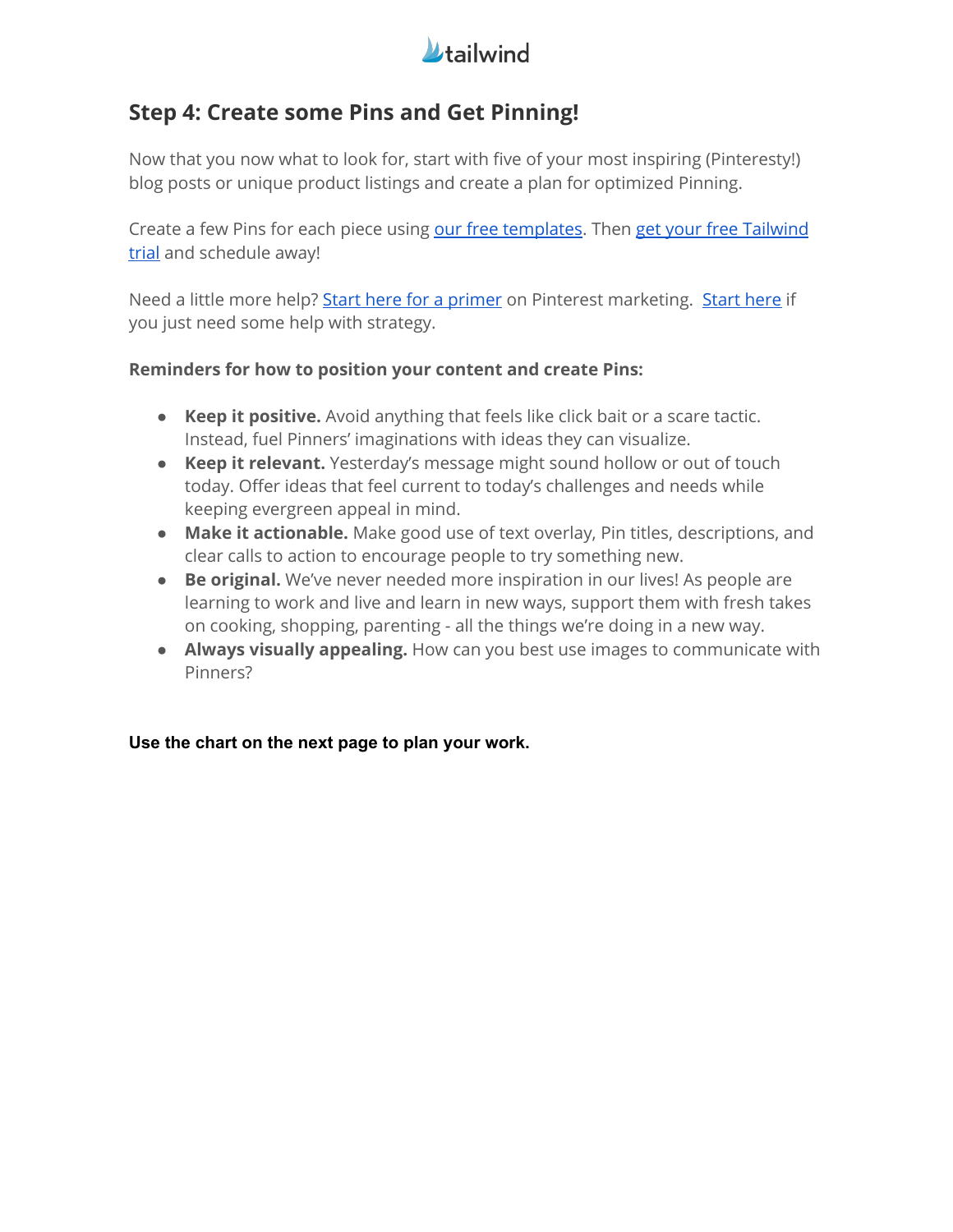

| <b>Title</b>                             | <b>URL</b>    | <b>Text on</b><br><b>Image</b><br>Optional,<br>but used to<br>give<br>context.<br>Also, add a<br>URL or logo. | <b>Pin Title</b><br>The headline<br>for your Pin.<br><b>Use</b><br>keywords. | Pin<br><b>Description</b><br>Don't repeat<br>the title., Do tell<br>people what's<br>in it for them.<br>Use keywords.                                                                                                                                                                | <b>Pinterest</b><br>Board* | 1000px x<br>1500px<br>image<br>created and<br>scheduled |
|------------------------------------------|---------------|---------------------------------------------------------------------------------------------------------------|------------------------------------------------------------------------------|--------------------------------------------------------------------------------------------------------------------------------------------------------------------------------------------------------------------------------------------------------------------------------------|----------------------------|---------------------------------------------------------|
| How to Make<br>Sourdough<br><b>Bread</b> | MyURLhere.com | Easy<br>Sourdough<br><b>Bread Recipe</b>                                                                      | Simple<br>Sourdough<br>Bread Recipe  <br>No Starter<br>Needed                | A fun and easy<br>recipe from Great<br>Escapes Bakery.<br>Make sour dough<br>bread with the kids<br>for dinner tonight!<br>Simple ingredients<br>and quick cooking<br>give you a crusty<br>loaf every time.<br>Your family will<br>thank you!<br>#sourdoughbread<br>#sourdoughrecipe | Easy Bread<br>Recipes      |                                                         |
|                                          |               |                                                                                                               |                                                                              |                                                                                                                                                                                                                                                                                      |                            |                                                         |
|                                          |               |                                                                                                               |                                                                              |                                                                                                                                                                                                                                                                                      |                            |                                                         |
|                                          |               |                                                                                                               |                                                                              |                                                                                                                                                                                                                                                                                      |                            |                                                         |
|                                          |               |                                                                                                               |                                                                              |                                                                                                                                                                                                                                                                                      |                            |                                                         |

\*Don't have a Board that is relevant to this content? Create one! Use similar keywords to the ones in text on image, title, and descriptions, as well as those on the linked page.

# **Repeat weekly with new and still-relevant content!**